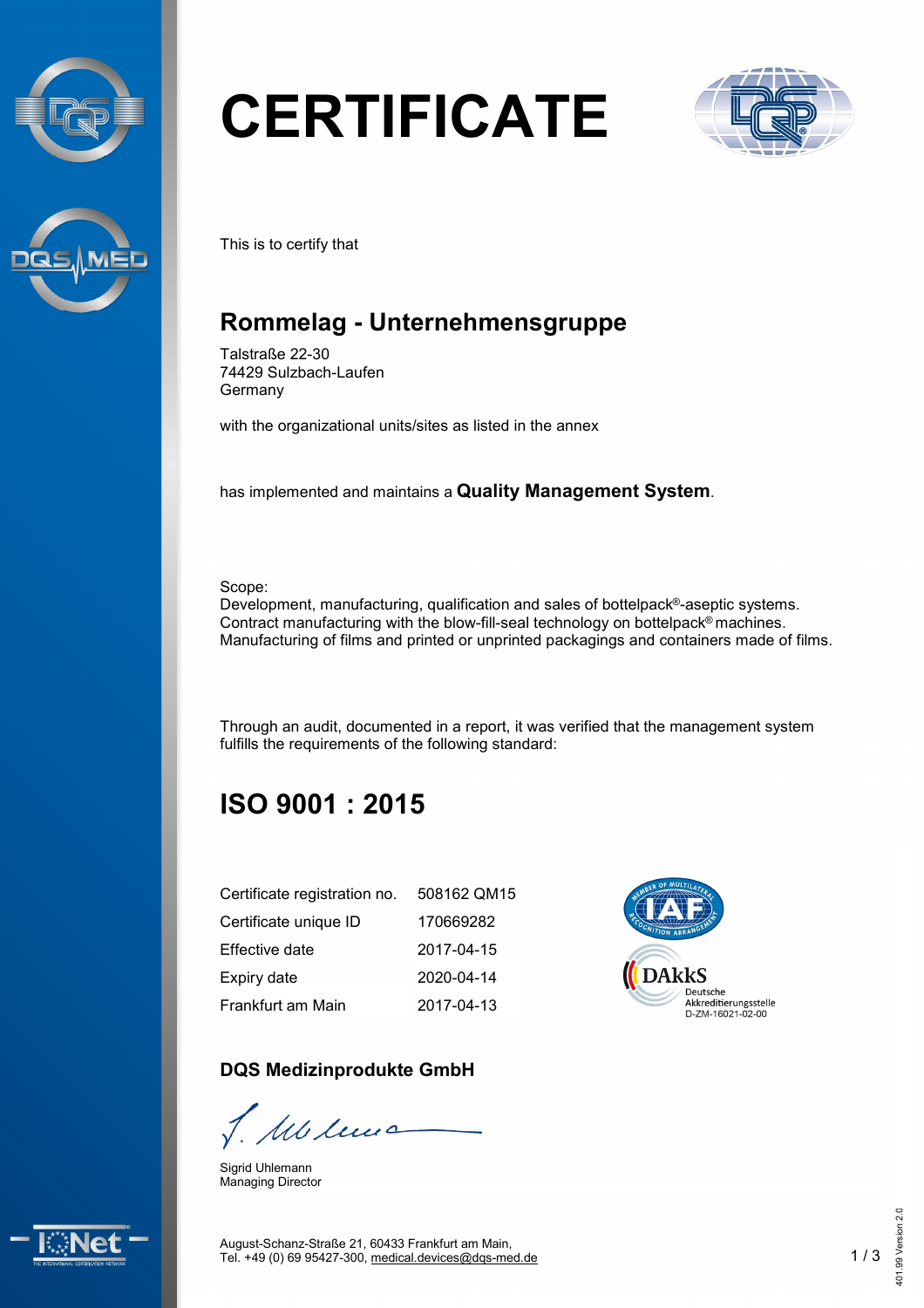



**Annex to certificate Certificate registration No.: 508162 QM15 Certificate unique ID: 170669282 Effective date: 2017-04-15**

### **Rommelag - Unternehmensgruppe**

Talstraße 22-30 74429 Sulzbach-Laufen **Germany** 

**Location Scope**

**Rommelag AG** Fabrikweg 16 5033 Buchs **Switzerland** 

Selling packaging systems that conform with the bottelpack®-aseptic system.

**Maroplastic AG** Mösli 230 5057 Reitnau **Switzerland** 

Developing and manufacturing packaging systems that conform with the bottelpack®-aseptic system as well as upstream and downstream systems.

**Maropack AG** Industriestrasse Briseck 4 6144 Zell LU **Switzerland** 

Contract manufacturing of liquid and semi-solid preparations for pharmaceutical drugs, medicinal the bottelpack®-aseptic system.

#### **Rommelag Kunststoff-Maschinen Vertriebsgesellschaft mbH**

Postfach 16 11 71306 Waiblingen Germany

products, food supplements and cosmetics using

Selling packaging systems that conform with the bottelpack®-aseptic system.

**Holopack Verpackungstechnik GmbH Werk 1** Bahnhofstraße 18 74429 Sulzbach-Laufen Germany

Contract manufacturing of liquid and semi-solid preparations for pharmaceutical drugs, medicinal products, food supplements and cosmetics as well as chemical filling materials using the bottelpack®-aseptic system.